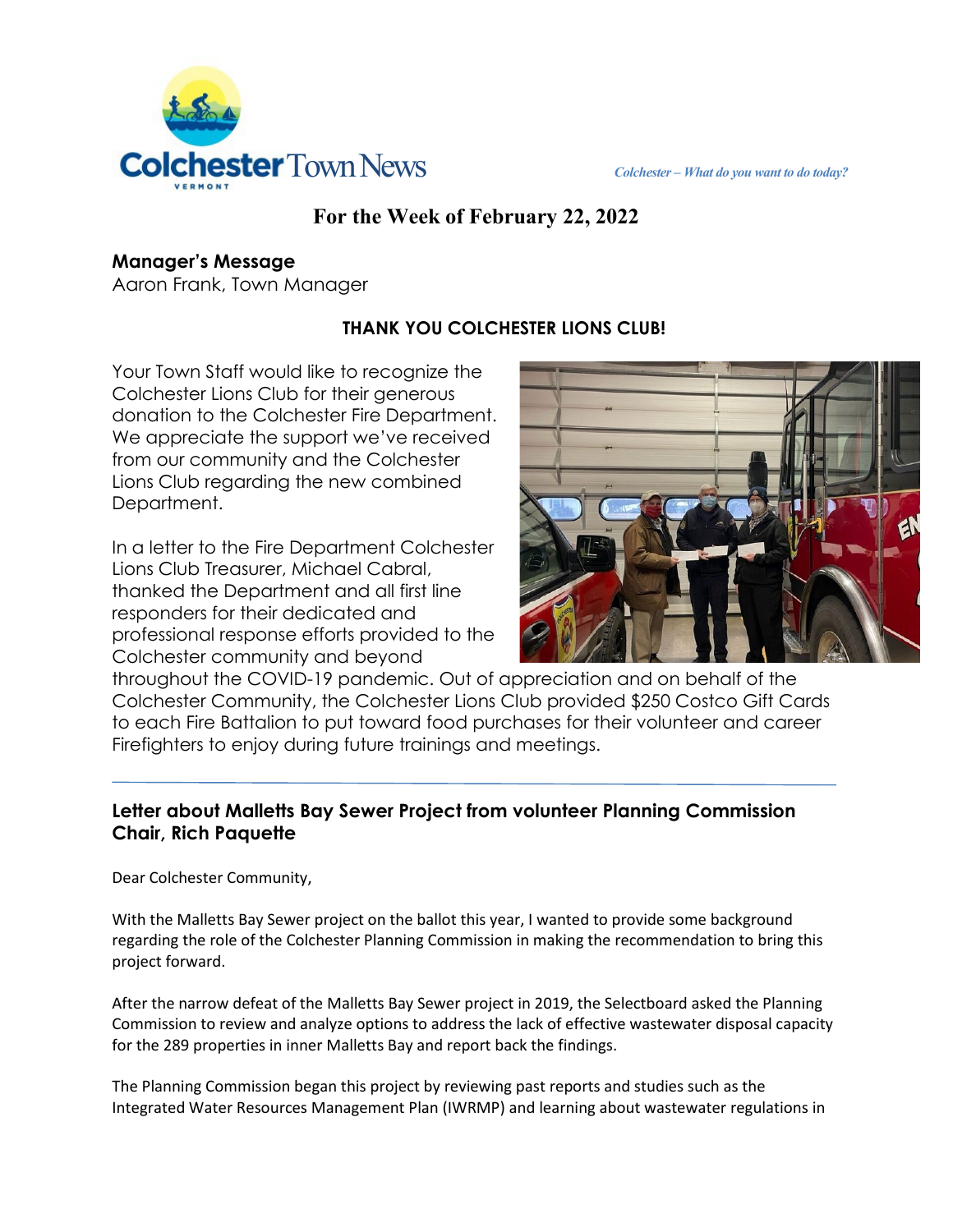

Vermont. The Commission understood its charge was to identify solutions for the same geographic area and to solicit community involvement in the process.

After considerable community outreach and participation through public forums, surveys, online polls, workshops and various discussions, and with all alternatives open for consideration within this area, the Commission identified four possible solutions: 1) land conservation; 2) community septic; 3) sewer; or, 4) no action (maintain the status quo).

The Planning Commission then evaluated each of these possible solutions based on the following criteria: 1) Ability to maintain and/or improve water quality for both current and future land use and site conditions; 2) efficiency, cost-effectiveness and reliability; 3) impact on the character of the neighborhood; 4) impact on property values and taxes

After this seven-month process, with considerable efforts made to gather public input, the Colchester Planning Commission identified sewer as the most effective and cost-efficient option to address human waste pollution in the Inner Bay. You can find the full report by the Planning Commission on the town website at the following link: [Malletts Bay Initiative Wastewater Project Report](https://clerkshq.com/Content/Attachments/Colchester-vt/200114_07a.pdf?clientSite=Colchester-vt) 

Meanwhile, the Planning Commission has begun work on re-evaluating the zoning on East Lakeshore Drive and welcomes public participation in that process. If you would like to take part in this discussion, please contact Cathyann LaRose, Director of Planning & Zoning, at 264-5602 or via email at [CLaRose@colchestervt.gov.](mailto:CLaRose@colchestervt.gov)

Sincerely,

Rich Paquette Chair of the Colchester Planning Commission

### **Letter regarding Malletts Bay Sewer Project from volunteer Recreation Advisory Committee Chair, Adriane Martin**

Dear Colchester Community,

As chair of the Colchester Recreation Advisory Board, I wanted to take this opportunity to express my strong support for the Malletts Bay Sewer Project and also respond to a February 17 post in the Letters To The Editor section of the Colchester Sun, regarding utilizing a town-owned 14-acre parcel on East Lakeshore Dr. to build a community septic system for inner Malletts Bay.

In March of 2004, Colchester voters approved a \$1.1 million bond to purchase this 14-acre parcel on East Lakeshore Drive with lake frontage near Bayside Park, and in close proximity to Colchester schools, for public use. Prior to this approval, the Colchester Planning Commission conducted surveys and public meetings to understand the community's vision regarding the best use of this property. After this public engagement process, it was gleaned that the most popular use for this property was a community center; specifically, a multi-generational recreation facility to serve as the anchor for this important area of town.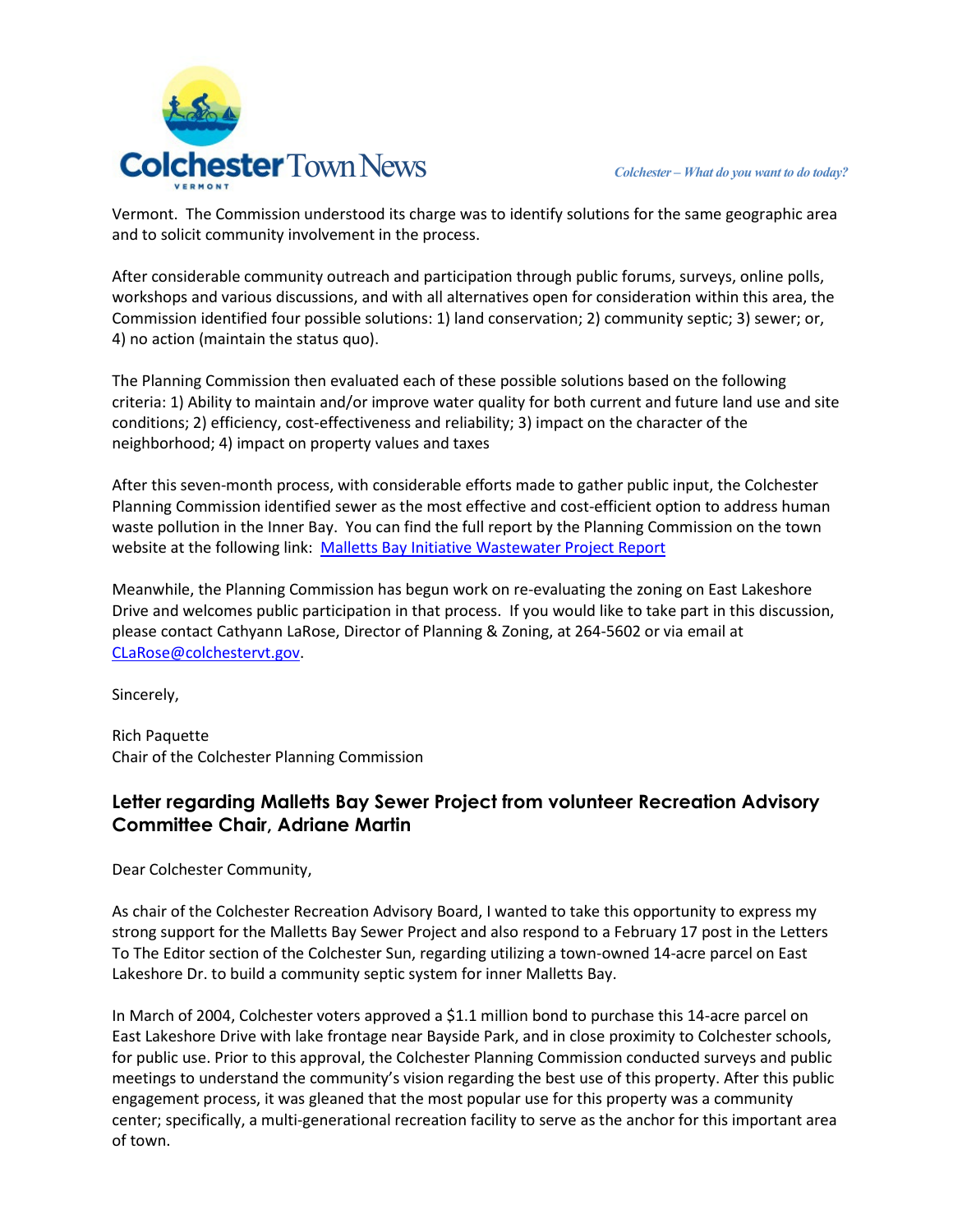

In an effort to bring this community vision to reality, the Colchester Selectboard approved the design of a 23,000 sq. ft. recreation center on the Bayside-Hazelett parcel at their meeting on March 9, 2021.

A community recreation center and future enhancements of the Bayside-Hazelett property, will allow the Town of Colchester to provide year-round recreational opportunities for all residents. There is a demand and need for more recreational facilities and group gathering space as we have a younger and more active demographic in Colchester than ever before. Increased recreation opportunities are important for a community's health, economy and social fabric.

As I compared the site plan for the recreational facility with the drawings of the community septic option, referenced by the author of this most recent letter to the editor, and provided to the Colchester Planning Commission at their August 20, 2019 meeting, it became clear there would be considerable conflict with the community recreation center as indicated in the images below.



**Community Septic Alternative** for **Bayside-Hazelett Property** 

I feel we have a responsibility to utilize this property for the purpose that voters approved its purchase back in 2004 - to build a multi-generational recreation facility. We have begun the work to bring this community vision to fruition that will provide year-round recreational opportunities for generations to come.

**Please join me in voting YES to the Malletts Bay Sewer** project as this will provide the most effective and cost**<b>efficient option to address human waste pollution in inner Malletts Bay AND allow for work to** continue to bring the community's vision of building a multi-generational recreation facility on the 14 acre town owned parcel located on East Lakeshore Drive, near Bayside Park.

Adriane Martin Chair of the Colchester Recreation Advisory Board

#### **Updates from the Town Clerk's Office:**

**Dog Licensing:**

Center

Property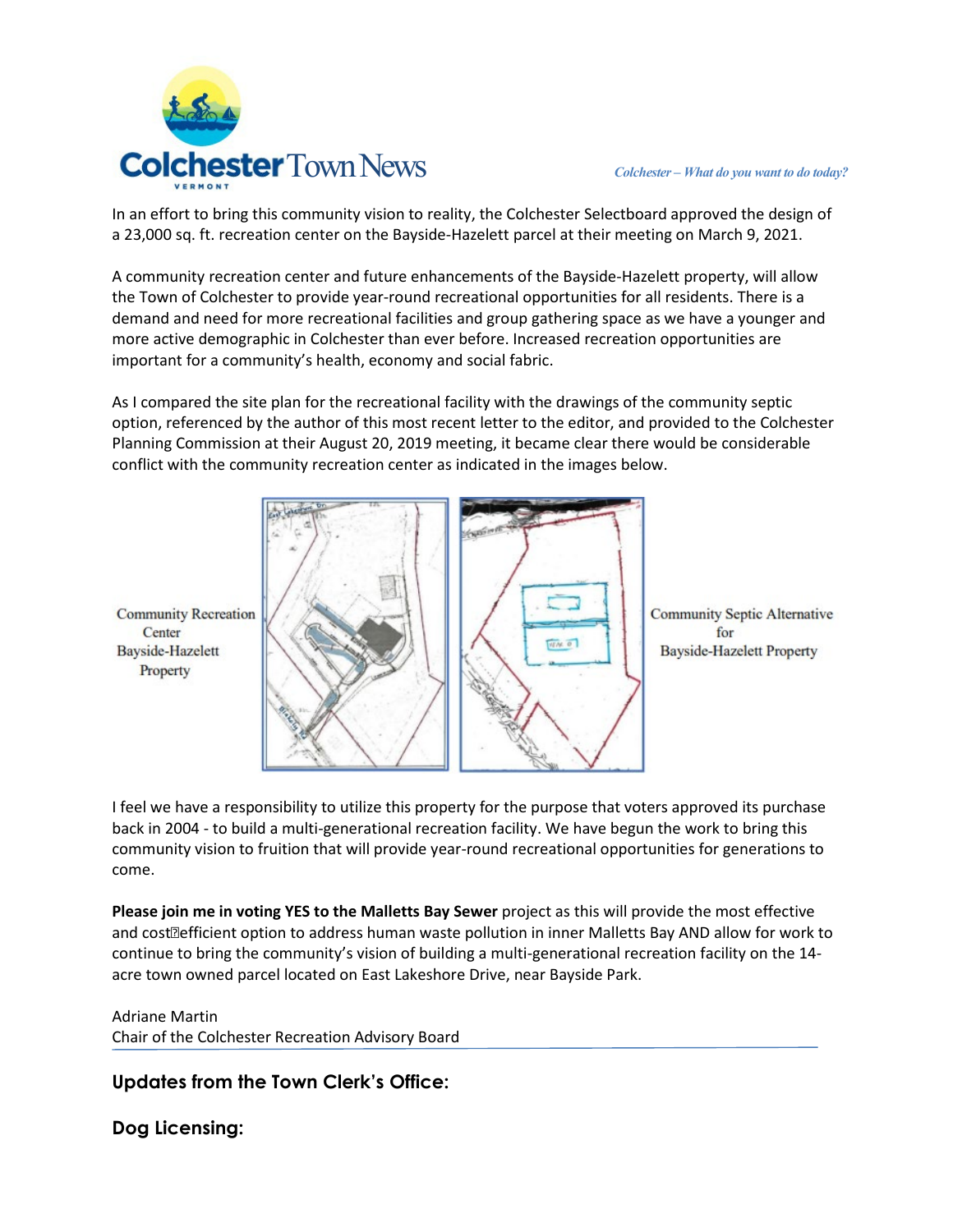



Fees: **Fixed dog** \$15.00 Non-fixed dog \$20.00 To avoid an additional \$5.00 fee, license your dog before April 1st.

> **Town of Colchester** 781 Blakely Rd Colchester, VT 05446



**Attention Colchester dog** *parent!* It's time to renew your dog's annual license.

The state of Vermont requires all dogs to be licensed with their town, 20 V.S.A. § 3581.

A current rabies certificate along with proof of spay/neuter and fee is needed to issue the license and tag.

Licensing can be completed online, by mail or in person.

For more information go to https:// colchesteryt.gov/323/Dog-Licensing or call 802-264-5520.

#### **Attention Taxpayers:**

The State may help homeowners with some delinquent balances through their Vermont Homeowner Assistance Program (HAP). This program provides aid for homeowners who have experienced financial hardship due to COVID-19 after January 21, 2020. Homeowners may be eligible if they have an income equal to or less than 150% of the area median income, have a primary residence located in Vermont, and have experienced a financial hardship due to the COVID-19 pandemic after January 21, 2020, including job loss, a reduction in income, or increased costs due to illness or the need to care for a family member. Eligible Vermonters may be awarded with VT HAP funds to prevent home foreclosure and homeowner displacement and alleviate overdue mortgage payments, homeowners' association fees, property taxes, and/or utilities.

The VT HAP program is accepting applications. You can find out more information by calling 833-221-4208 or visiting the website where you can also apply: [https://vermonthap.vhfa.org/.](https://vermonthap.vhfa.org/)

#### **Upcoming Town Meetings**

**Selectboard:** Tuesday, February 22, 2022 at 6:30 PM at the Colchester Town Offices, 3<sup>rd</sup> Floor Outer Bay Conference Room, 781 Blakely Road. Masks are required.